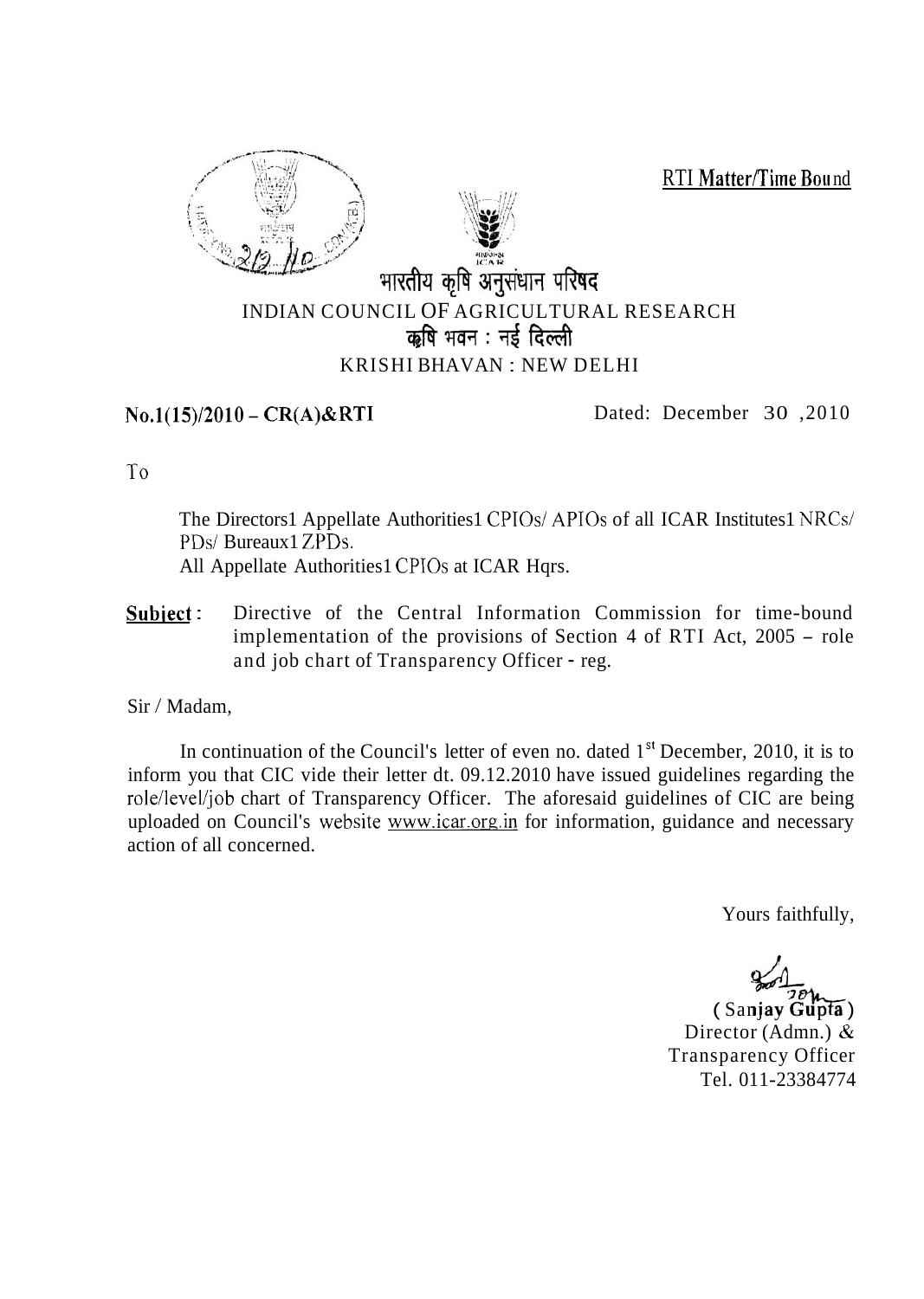

「全て」の

**ELMAN (VOLT) PRESS PRESS**<br>RECORDS TO THE SECTION OF THE SECTION OF THE SECTION OF THE SECTION OF THE SECTION OF THE SECTION OF THE SECTION OF THE SECTION OF THE SECTION OF THE SECTION OF THE SECTION OF THE SECTION OF THE

विपित्र विहारी श्रीवास्तव

8. S. Srivastava ফায়ীর *।* ১২৫ eta $r_{\rm V}$ 

 $\begin{array}{ll} \phi = \neg \psi(\pi_1, \ldots, \pi_n) & \exists \Re \psi \ (\Re \psi \otimes \psi \otimes \psi \otimes \pi) \\ \wedge \neg (\mathbb{D}) \otimes \Im \phi \otimes \psi \ (\exists \deg \psi) \end{array}$ 

 $D.O.No. CIC/AT/D/10/000111/2$ 

Hear dir,

कोंबीय सूचना आयोग

Central Information Commission

2, सिंग 'ब' / 2nd Floor, 15' Wing<br>अगस्त क्रांति भवन / August Kranti Bhawan, भीकाजी कामा प्लेस / Bhikaji Cama Place, नई दिल्ली-110066 / New Delhi-110066 Telephone: 2616732, Fax: 26106287 E-mail: secy-cic@nic.in

Dated: December og, 2010

Subject: I. **Roles of CPIO and Transparency Officer (TO)** Level of Transparency Officer (TO)  $2.$ **Job Chart of Transparency Officer (TO)**  $3<sub>z</sub>$ 

## Reference: D.O.No.CIC/AT/D/10/000111 dated 15.11.2010

Apropos the subject and reference cited, there has been requests for clarification, from some public authorities, regarding the role of the Transparency Officer (T.O.) vis-à-vis the CPIO, and the level of the Transparency Officer.

It is clarified that the institution of Transparency Officer is in fact an  $2.$ administrative arrangement for promotion of institutional transparency within the public authority through proactive and effective implementation of the provisions of Section 4 of the RTI Act, 2005. These include effective record management, digitization of records, networking and incremental proactive disclosures.

The CPIO and the Appellate Authority, on the other hand, are parts of the RTI-regime and, in that sense, are statutory officers under the RTI Act. Their functions shall be as defined in Sections 7 and 19(1) of the Act respectively.

Within the public authority, a CPIO will be free to seek guidance from the  $\overline{4}$ . Transparency Officer about disclosure-norms — both in its general and specific aspects.

The level of Transparency Officer, in any public authority, may vary 5. depending on the availability of personnel of a requisite level. However, to be effective, a Transparency Officer should be of sufficiently high seniority in the organization, having uninterrupted and free access to the head of the public authority. He should also be able to effectively communicate and liaise with Divisional Heads of the public authority.

Securion design  $\cdots$   $\cdots$   $\cdots$   $\cdots$ 

 $40 - 21442$ 

**Supply** 熱した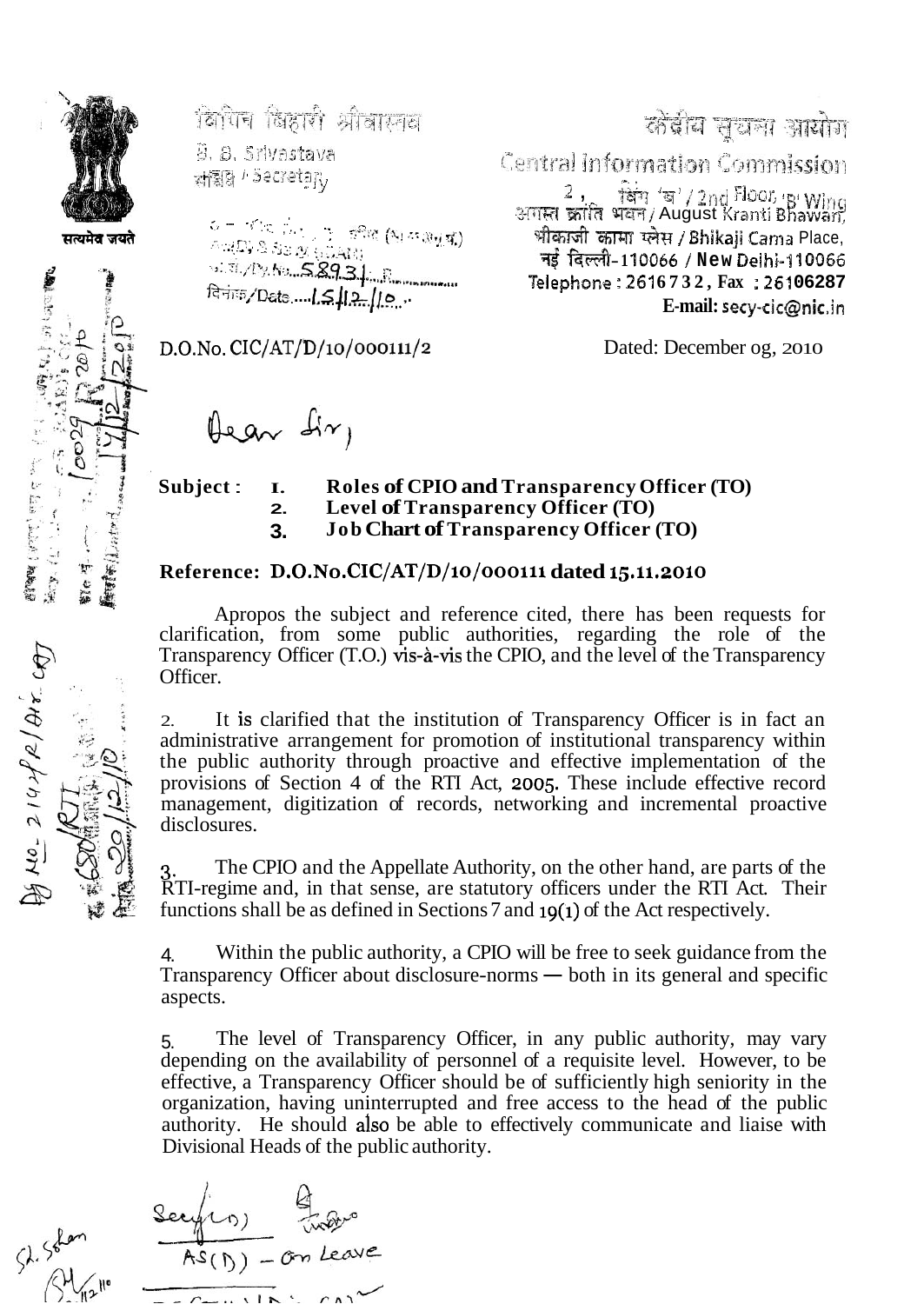It is, therefore, desirable that T.O. is either N0.2 or No.3 behind the head of the organization, in the official hierarchy.

## **Job Chart of Transparency Officer** 6.

Transparency Officer (TO) shall be the main centre of all actions connected with promotion of institutional transparency commensurate with the letter and spirit of the RTI Act. In performing this role, the TO shall:

- i. Act as the interface for the Commission vis-A-vis the public authority on the one hand, and on the other vis-A-vis the public authority and the general public/information seeker.
- ii. Engage continuously, in implementing the Commission's directive dated **15.11.2010** regarding pro-active disclosures under section -4 of RTI Act, vis-à-vis the public authority concerned.
- iii. Regularly monitor decisions of the Central Information Commission (http://cic.gov.in) with a view to identify areas of openness both generic and specific as a result of such decisions.

Ensure that all levels of employees of the public authority are sensitized about these decisions and their implications.

Be responsible for issuing advisories, to officers/staff about need for sensitivity to institutional transparency and act as a change agent.

Be responsible for sensitizing the officers/staff that the time limit stipulated in the RTI Act are outer limit for matters raised under RTI Act and officers/staff are required to be mentally funed to disclose all informations, predetermined as open, within the shortest possible time on receiving request.

- iv. Be the contact point for the CPIO/FAA/Divisional Heads in respect of all RTI related matters of the organisation. He will be the clearing house in all matters about making transparency the central point of organizational behaviour.
- v. Constantly remain in touch with the top management in the public authority about the strategy and the action to promote transparency within the organisation.

Promote good management practices with the organisation centered on transparency.

- vi. Devise transparency indices for various wings of the public authority in order to introduce healthy competition in promoting transparency.
- vii. Help set up facilitation centres within the premises of the public authority, where members of the public can file their requests for disclosure of specific information and can inspect the records and documents etc.